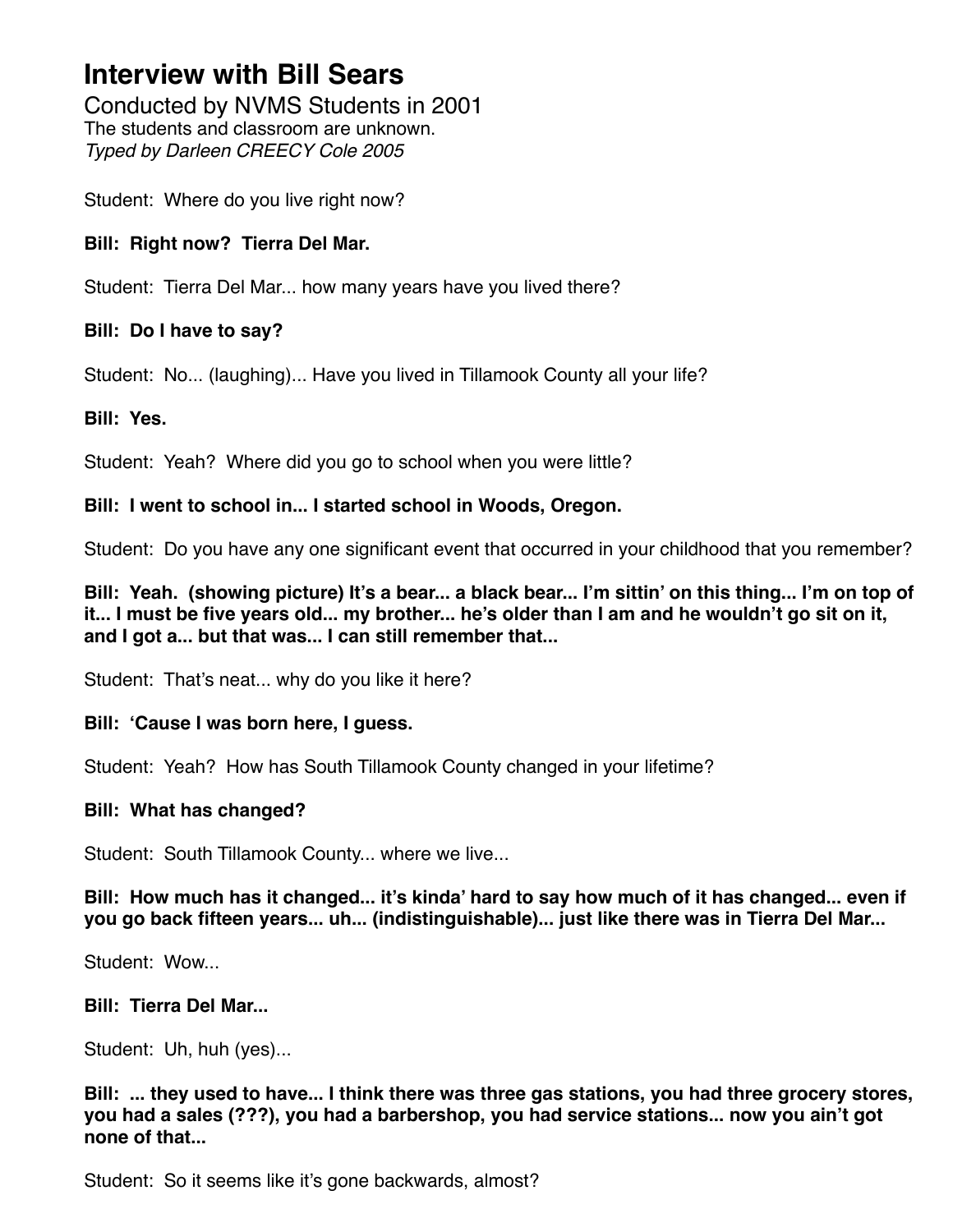Conducted by NVMS Students in 2001 The students and classroom are unknown. *Typed by Darleen CREECY Cole 2005*

## **Bill: No, it's just goin'... people are travelin' more...**

Student: Oh, yeah...

## **Bill: You can get more done... you couldn't get anything done there...**

Student: Oh, I see...

## **Bill: (indistinguishable)**

Student: Do you have a favorite story about living here?

**Bill: Oh, let's see... it's a good place to be... I've been... I've traveled quite a bit in my lifetime... during World War II Uncle Sam sent me out to do a few things, and I've been (????)... the furthest I've been from home is the Persian Gulf... I've never been in... I've been in the Atlantic, but we went through the Panama Canal to get there... (????)... I've been all through Asia...**

Student: Oh, wow...

**Bill: Uh, Australia, New Zealand... I have gone back to Australia and New Zealand since I've been... I think all countries are like Australia... usually they're not... compare the United States to Australia and New Zealand...**

Student: Uh, huh (yes)...

**Bill: ... it is a... well, what people are... you walk down the streets, strangers will walk up to you and start talking to you...**

Student: Wow.

**Bill: You don't have to lock anything up... nobody steals anything... I mean, it's a different world... you can't hardly believe what goes on over there...**

Student: That's so cool

### **Bill: Isn't it?**

Student: Yeah.

Other Student: Are you aware of any homestead sites in this area?

# **Bill: Homestead sites? Oh, yeah... uh, huh (yes)...**

Other Student: Where are they at?

### **Bill: You know where Fishers place is?**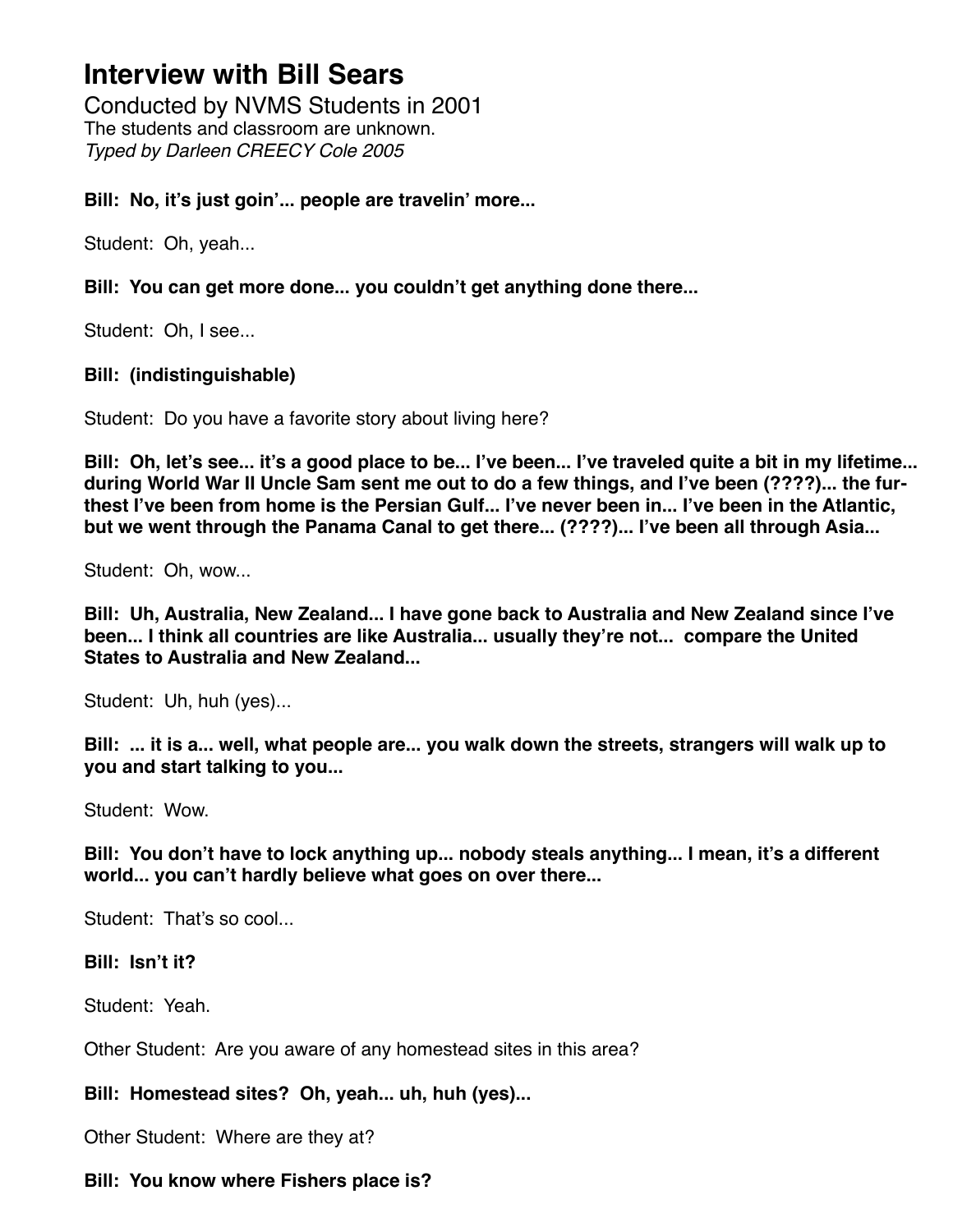Conducted by NVMS Students in 2001 The students and classroom are unknown. *Typed by Darleen CREECY Cole 2005*

Student: Uh, huh (yes)...

**Bill: East... there used to be a... well, they call it a road... pretty rough road now... right up through there... the guy that... I don't know if the guy owned the homestead or not... but the last guy that was on it was (???)... and he was married to a... his wife was a Rennike... now, a Rennike is a... you know where the Billups ranch is?**

Student: A what?

# **Bill: The Billups ranch?**

Student: I don't think so...

**Bill: Well, let's see... you go north from Tierra Del Mar... as you go out of Tierra Del Mar, you start to go up a little hill, right?**

Student: Uh, huh (yes)...

## **Bill: Okay. That land on both sides of the road is the Billups Ranch...**

Student: Hmm... yeah, now I know where you're talking about...

### **Bill: That's the Rennike ranch...**

**Student: Okay...**

**Bill: Uh... he put it in his will that when he died, that this land out there on the hill would go back to (???) ... and that's the only one that I know of that directly had first deeds to the property... our property had another deed on it... (indistinguishable)...**

Student: Oh, yeah...

Student: How'd people support themselves? Like, on their homesteads... how'd they support themselves?

**Bill: Well, they all had... (????)... he worked for the county roads right here in the county... but he had... all the farmers had... the folks for instance... if you... you'd raise two pigs a year... you'd sell one, and eat one. And we always had cattle... we had, oh... seemed like a dozen cows... and we didn't milk 'em all at one time... and we never shipped milk to the factory... we separated it... do you know what a separator is?** 

Student: I think so...

**Bill: It's a thing that you crank and you take the cream out of the milk... okay... that's what we did... that was my job... (indistinguishable)... then you had the skimmed milk... we'd feed that back to the pigs, feed it to the calves, feed it to ???? ... and then you would raise chickens,**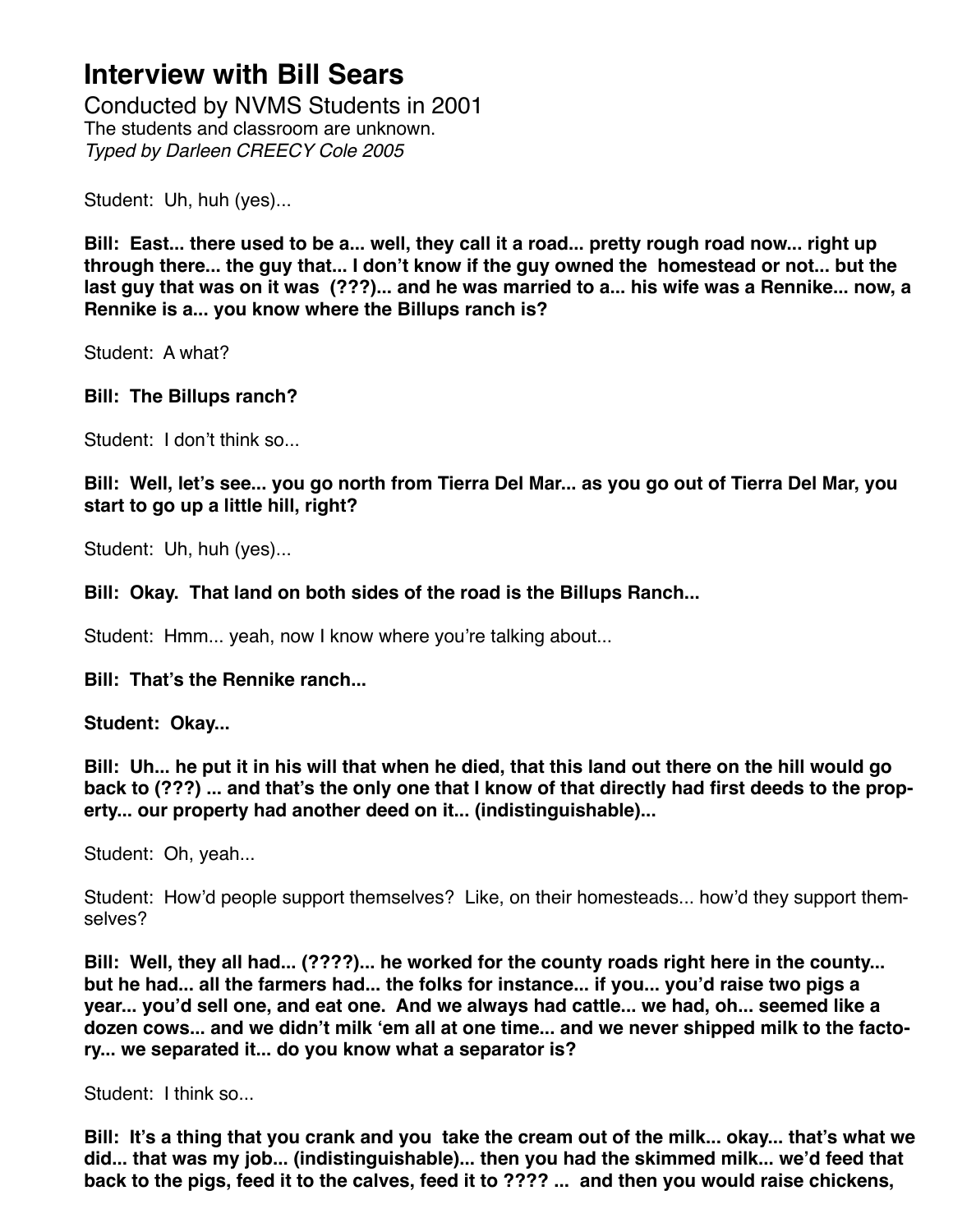Conducted by NVMS Students in 2001 The students and classroom are unknown. *Typed by Darleen CREECY Cole 2005*

**you'd raise ducks, you'd raise everything else... you were just like MacDonald's farm... that was what started the whole thing in the first place... 'cause if you didn't have all that stuff, and not be raising it, you'd barter... you got a dozen eggs or two dozen eggs and you'd go to the store and you'd buy something that you'd need...**

Student: Yeah...

Other Student: Okay... um... what kind of crops were grown on these homesteads?

## **Bill: You mean, like, hay... in Oregon that was all you had besides trees...**

Student: Okay... what did the early homes look like... were they log...

**Bill: Oh, no... some of 'em was pretty nice homes... you know, it's amazing, that... you know where Thousand Trails is?**

Student: Uh, huh (yes)…

**Bill: Okay... right now just east of them is Fisher's place... ???? .... there was a big barn, there was a couple big houses... two-story houses... uh, they had a cheese factory there and stuff... the only thing that, I guess, my folks... we had... I can never remember using candles or anything else back then... we had a generator that generated electricity, and it was just like downtown, really …**

Student: What did people do for entertainment?

**Bill: Oh, they had a lot of shows... shows they had, like at the grange, to go to... and they had ???? and records, and they had a lot of picnics in the summertime... there was always a picnic... ???? ....**

Student: Okay... do you have any personal family stories about homesteading in this area?

# **Bill: Well, not really...**

Student: How have the businesses changed? Like, you said that lots of them weren't... the ones that were in Tierra Del Mar aren't there any more 'cause you can get out and go to more places... do you remember how they've changed any where else?

**Bill: Well, I think they've changed all over. You take now, you can get stuff in Tillamook that you used to have to go to Portland to get, or to Mac to get... and now you can get all the groceries you want, just go to Pacific City... then you've got a vehicle, then you've got roads to get there too, see.**

Student: What kind of businesses were around when you were younger?

**Bill: Well, uh... there in Tierra Del Mar there was quite a few businesses... restaurants, taverns... you name it, they had it there.**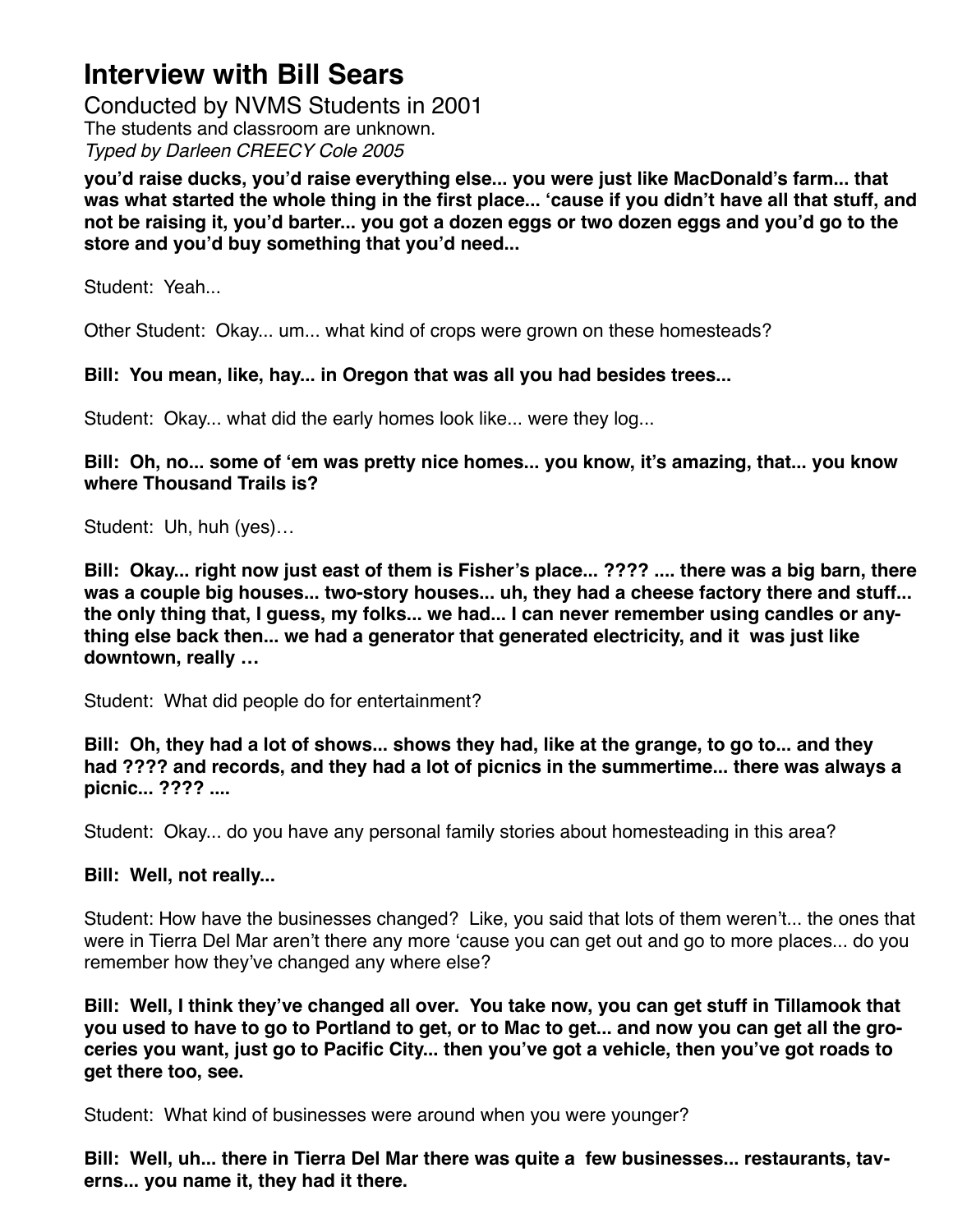Conducted by NVMS Students in 2001 The students and classroom are unknown. *Typed by Darleen CREECY Cole 2005*

Student: Any of those places still around today? None at all?

# **Bill: None at all.**

Student: Did you do anything else, other than serve in the Army?

# **Bill: Well, I wasn't in the Army, I was in the Navy...**

Student: Oh, whoa... sorry...

## **Bill: Then after I got out of the Navy, I joined the Marine Corps, and I was in Korea with the Marine Corps.**

Student: Did a lot of people do that?

**Bill: No, I don't think they were as dumb as I was! (Everybody laughing)... No, after World War II, everybody that was in the service was not... you had ten years you could be called up afterwards. So then's when they went and they took these... the Army, the Navy, and the Marines and all this... they started the Reserves, and if you'd come to a meeting once a month, you can keep you up and you could get your pension. So that's how I got into the Marine Corps.**

Student: Oh, I see...

**Bill: Then once a year we'd go to Camp Pendleton, and I was in the engineers... we'd go down there and we would... they'd set a bridge here and we'd launch from there... and that was our job... ???? ... but it would work out that way... I ended up being a truck driver, but ????... but it was interesting...**

Student: Yeah, it sounds like it... Was there anything that made you come back here, other than being born here, after the war?

# **Bill: Well, everybody I grew up with...**

Student: Yeah...

# **Bill: ... and you could go anyplace after the war and get a job...**

Student: So, family and friends were just the main thing?

# **Bill: Yeah...**

Student: Yeah? Hmmm, let's see...

Other Student: Did you ever wish you could live somewhere else? Or did you always want to live here?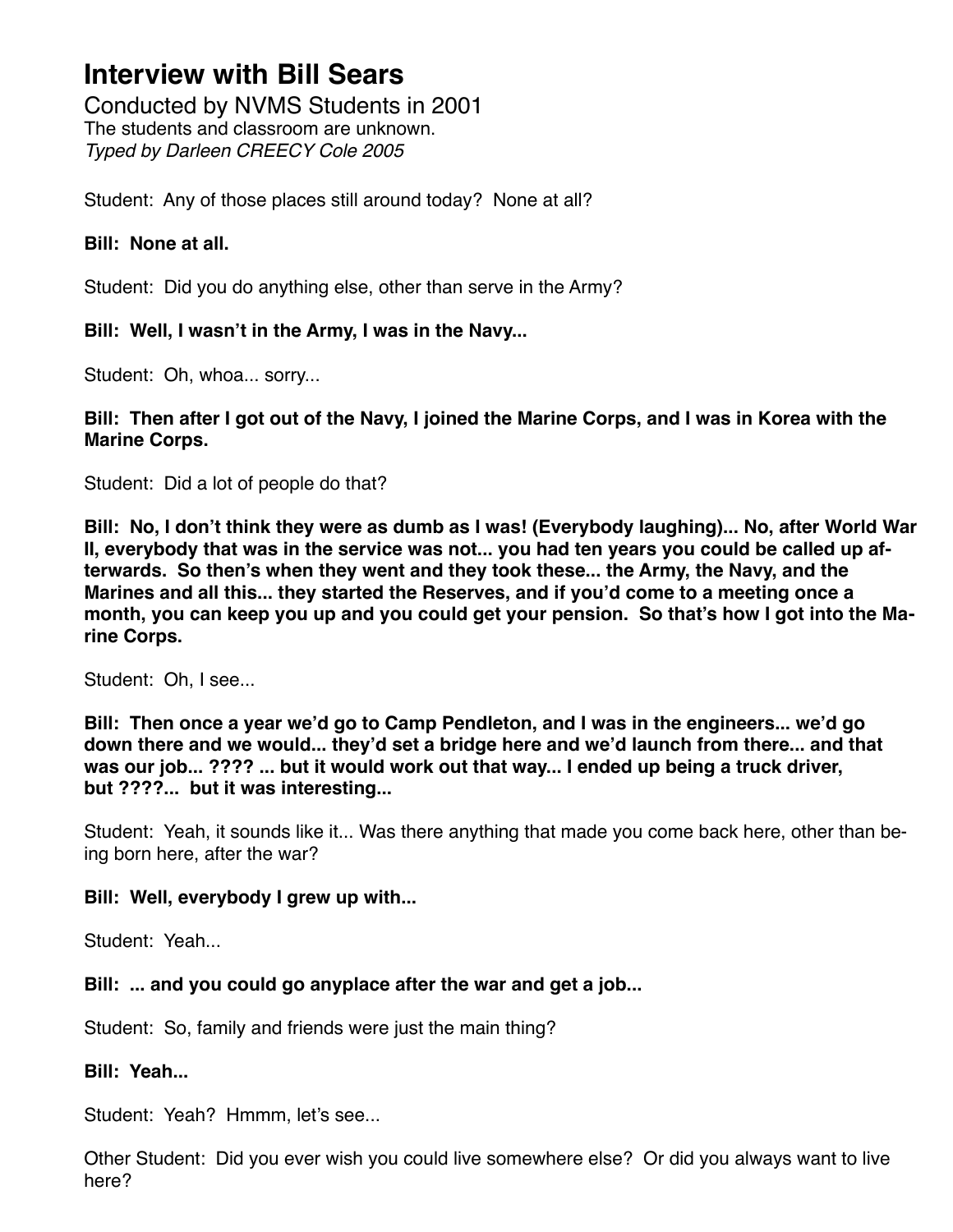Conducted by NVMS Students in 2001 The students and classroom are unknown. *Typed by Darleen CREECY Cole 2005*

**Bill: Well, the only places I've really.... I have thought going back to Australia one day... I didn't want to... when I was over to India... ???? I haven't been to China in my life, and I've really been trying to get my passage to China now... this year we went down to Bolivia and... when I was serving in the service... Just can't believe these other countries... but they did hundreds of years ago...** 

Student: How has farming changed? Like...

# **Bill: What?**

Student: Farming. How has that changed during your lifetime?

# **Bill: I... I didn't get all that...**

Student: How has farming changed during your lifetime? Not very much?

# **Bill: No....**

Student: Really?

Other student: Well, you brought in a bunch of pictures today... would you like to tell us about some of those?

**Bill: Well... I said I had some about the dorys... these few pictures are pretty old... about 53 years old... and all over the... about the Cape...**

Other student: They're very nice...

Student: Did your family have a dory built?

**Bill: Yeah, I had one... well, my family didn't have one, but we had a boat on the lake... do you have a library here?**

Students: Yes, we do... Yeah...

# **Bill: Do you know anything about the Panama Canal?**

Students: Not a lot.. I know a little bit about it...

## **Bill: I'd like to give this to you, and you can put it in to your library... this is all the Panama Canal...**

Students: Thank you... that's very nice… Whoa! That's great... We appreciate that... a lot...

**Bill: That tells you everything that went on... that was quite a job... an undertaking to build that...**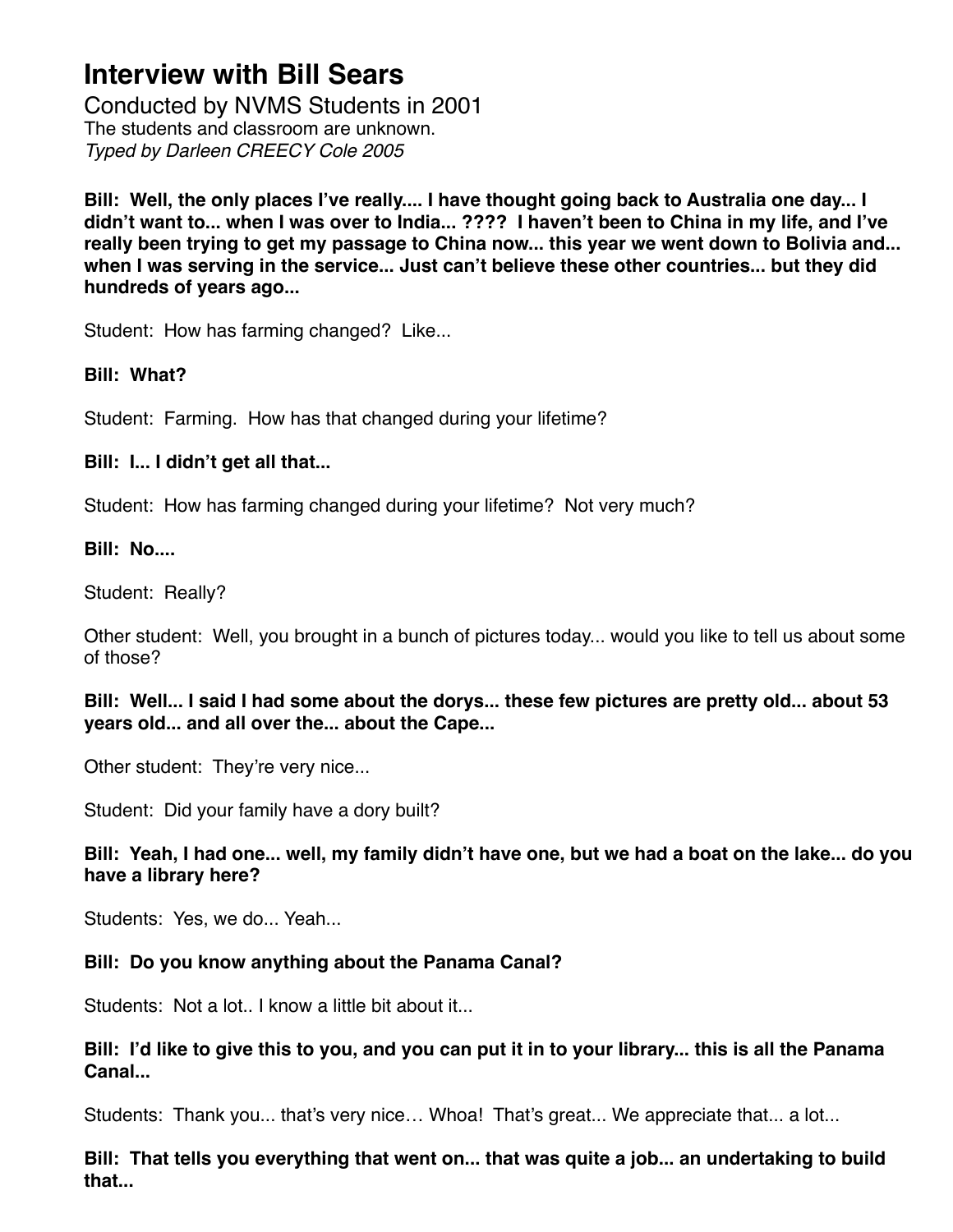Conducted by NVMS Students in 2001 The students and classroom are unknown. *Typed by Darleen CREECY Cole 2005*

Student: And it's also in... different pictures are in Spanish... is that?

## **Bill: That's all the Panama Canal...**

Student: Wow...

## **Bill: Either of you ever seen that... picture of that? Do you know where that is?**

Student: That's the Blimp Base… Yeah... is it?

**Bill: Yeah... Diamond Lumber Company... when we got out of the service we were working... I was one of the first ones who worked there for Diamond Lumber... there's fifteen hundred people in that picture...**

### **Student: Wow...**

Other student: I was thinking that there's a lot more people in there than you see now...

## **Bill: Yeah... but there are very few of these out... now here's a picture of... that's Pacific City...**

Student: Do you know what year this is?

### **Bill: Noooo.... I don't....**

Other student: Wow, that's Ferry Street? ... it looks a lot different...

### **Bill: Look where Haystack Rock is...**

Students: If it wasn't for that, I would know... I wouldn't have believed you.. Wouldn't know it was the same...

### **Bill: Here's another picture of the Cape...**

Student: Oh, yeah... This was in 1900... jeez...

## **Bill: This was the last year... it was taken at school in Woods... that was taken in Woods the last year I was there...**

Student: Do any of these people still live around here?

**Bill: Well, not too many of 'em, really... that's my brother... he's passed away... that's a Hurliman... he used to teach here...**

Students: (chuckling)...

**Bill: This is ????....**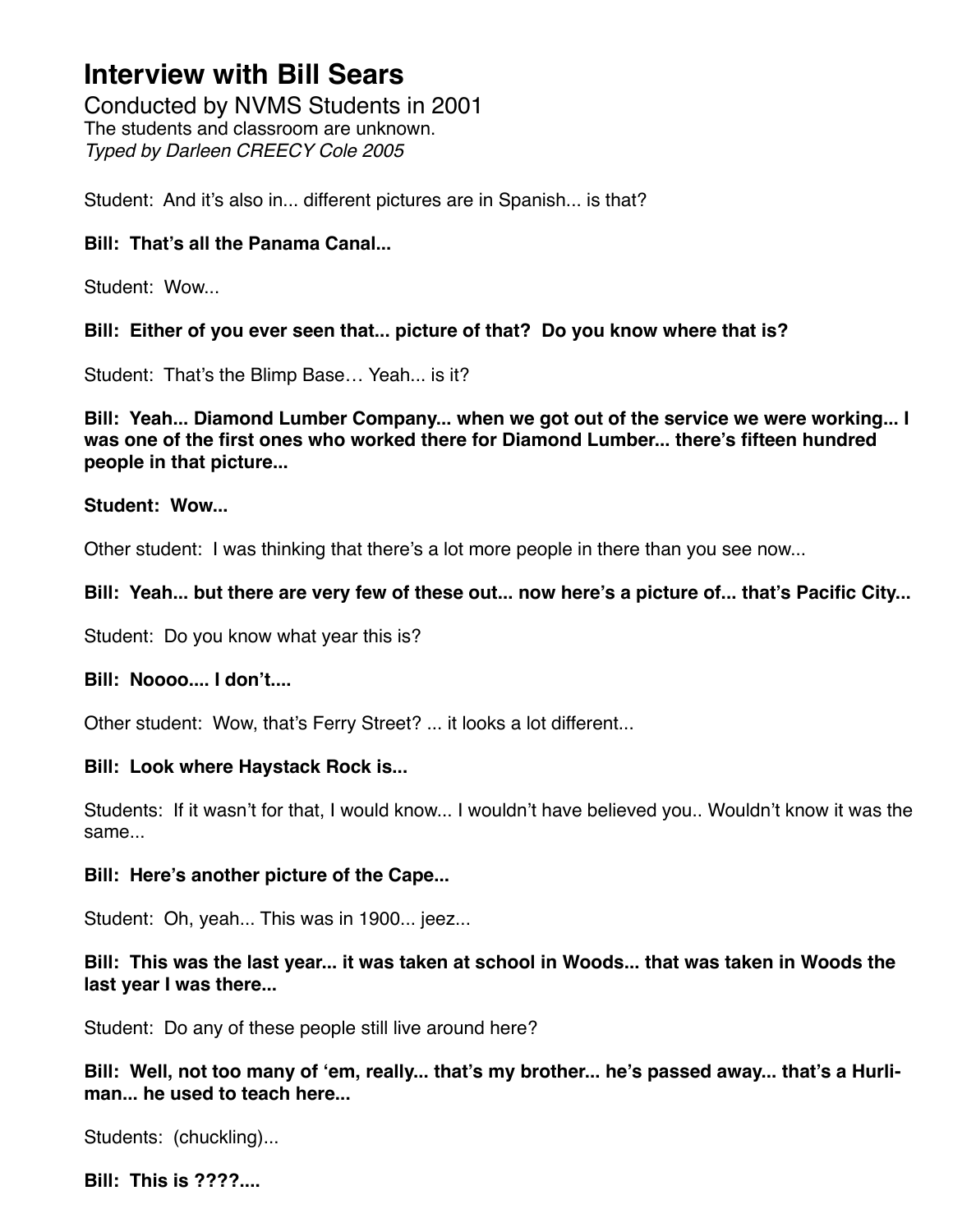Conducted by NVMS Students in 2001 The students and classroom are unknown. *Typed by Darleen CREECY Cole 2005*

Student: Oh, yeah?

**Bill: This is me...**

Student: You were very good looking...

**Bill: There's John Hurliman... that's a Blackburn... I believe he's my neighbor... yep... that's my neighbor...**

**Student: There is a Blackburn that's my neighbor... it looks like him... so…**

**Bill: It is?**

Other Student: That's neat...

**Bill: I didn't want to take these pictures... oh, there's my bird...**

Student: Oh, wow! That's pretty cool.

Student: ... so did he just come in your field, and you... or...

# **Bill: No, they shot him there...**

Student: Wait up, bear! Wait up!

**Bill: Okay... this hill, right here, at the top of the picture... do you know where that's at?**

Student: My guess is....

### **Bill: How many trees do you see on that?**

Student: Nine...

# **Bill: Where does that taken at?**

**S**tudent: The dunes... uuuuuh.....

**Bill: The where?**

Student: The dunes...

# **Bill: The sand dunes...**

Student: Yeah...

**Other student: There's cracks on it...**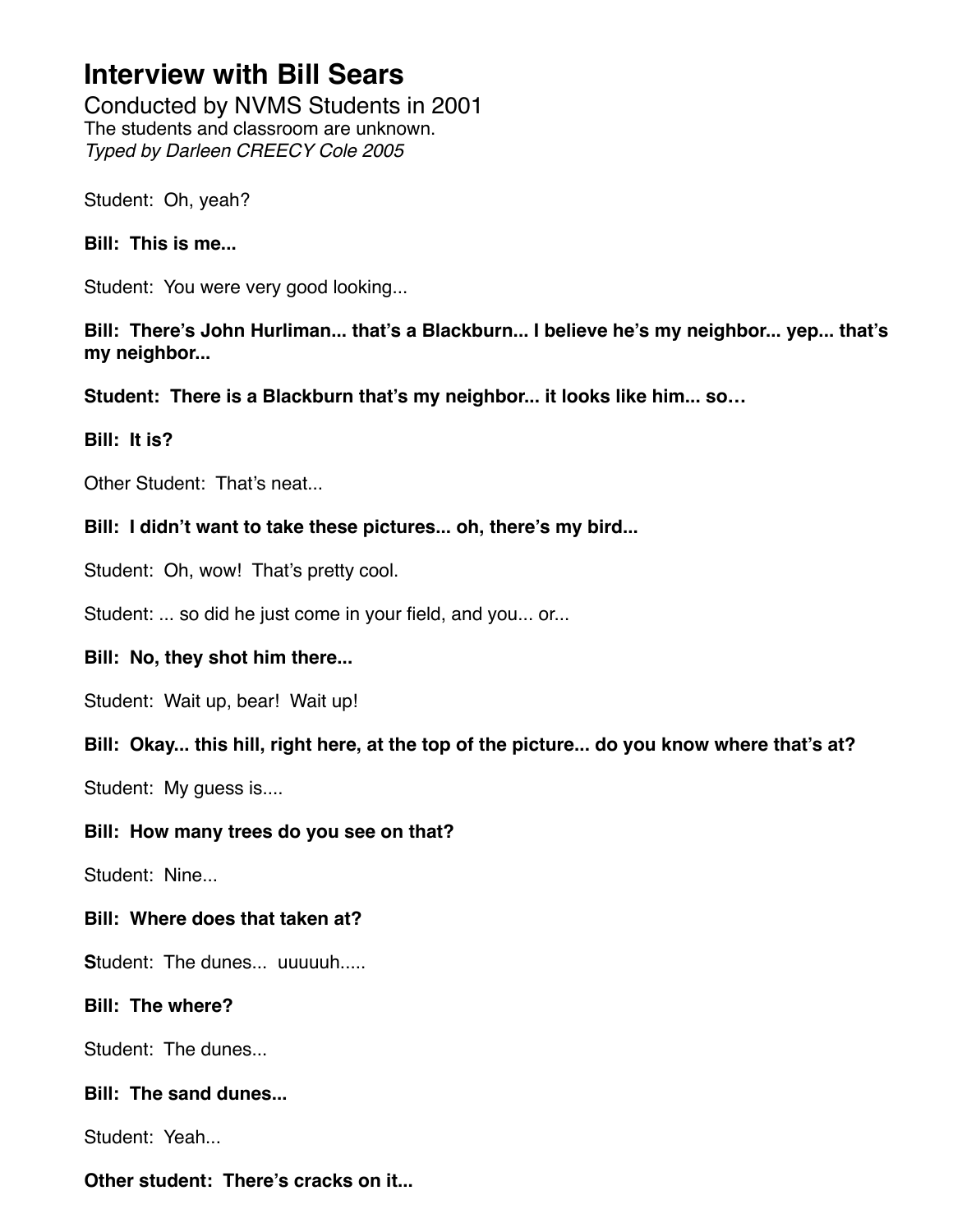Conducted by NVMS Students in 2001 The students and classroom are unknown. *Typed by Darleen CREECY Cole 2005*

## **Student: It's black and white... you can't really tell...**

Other student: I don't know...

### **Student: Where is that at?**

Bill: I was born right down here at Tierra Del Mar...

## **Other student: Really?**

Bill: That's the hillside at Tierra Del Mar.

### **Other student: Wow...**

Student: That's like totally covered with houses now...

### **Bill: No...**

Student: It's not...

**Bill: ... this is the hill here at... all these hills here... like, when we were small you could see a jack rabbit run across these, 'cause this was all pasture... there's not a tree on that…**

Other student: Now there's a lot?

**Bill: Now it's all... I've logged mine off... all this land here I've logged off. My son is building a house right there... but, there's no trees... now, a guy... if he went back into a... engineer surveyed all of that Tierra Del Mar... he was down on top of that beach hill down there, and you could not see a tree...**

Other student: Wow...

**Bill: See that about ten years ago all month... but that is... just how it has changed, as nature has changed...**

Other student: Yeah...

### **Bill: It's kinda' hard to understand... that's Haystack Rock...**

Other student: Uh, huh (yes)...

### **Bill: This here was taken from our pasture... or from... over here...**

Other student: Oh, yeah... wow...

Student: Do as many people come to the beaches as when you were young?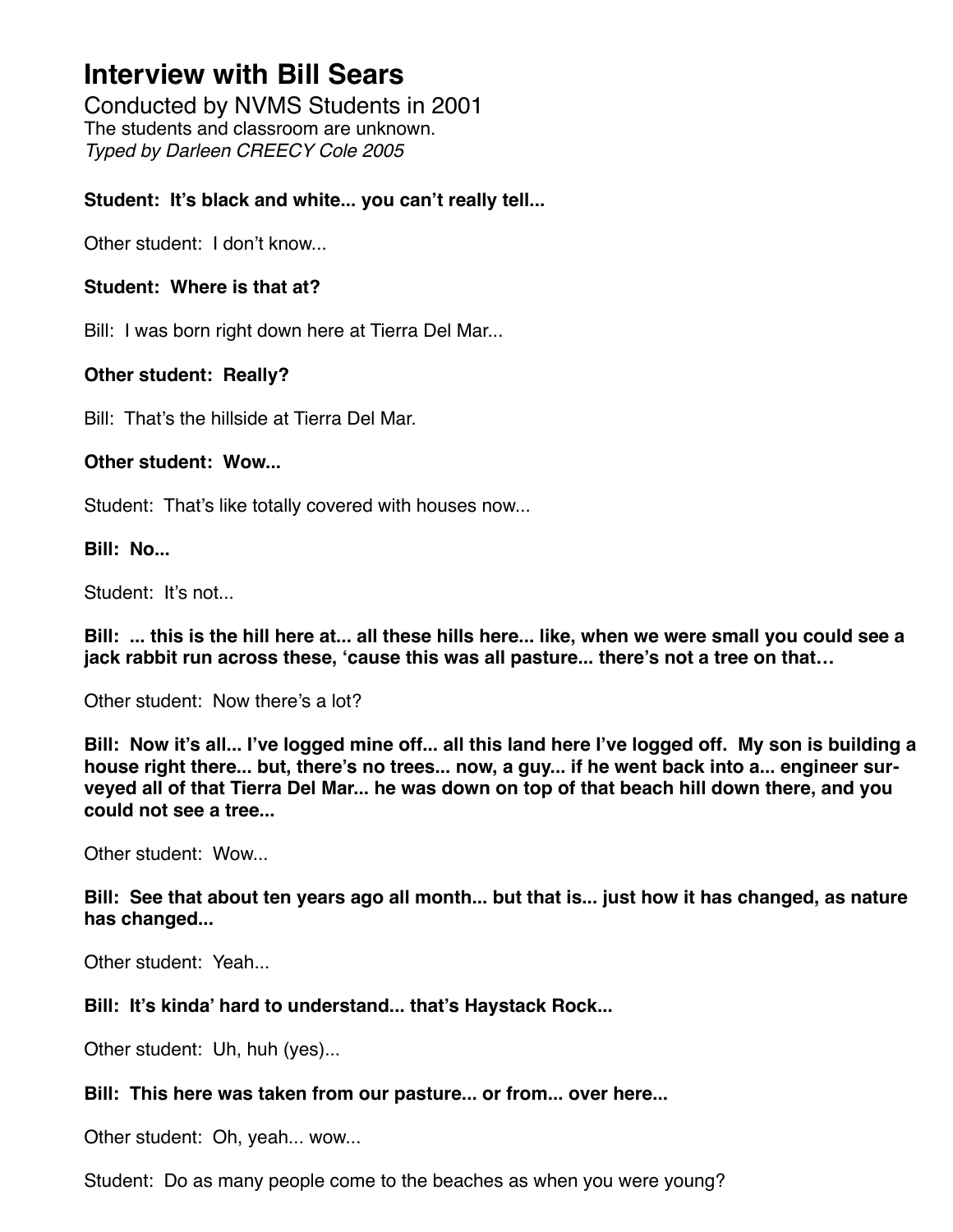Conducted by NVMS Students in 2001 The students and classroom are unknown. *Typed by Darleen CREECY Cole 2005*

### **Bill: Lots of 'em...**

Student: More than now?

**Bill: Well, probably not, because there's more people in the world today, and those people... I don't know... Tierra Del Mar was a goin' town for a long time...** 

Other student: Are there... I'm not really familiar with Tierra Del Mar... but are there a lot of people that live there now?

## **Bill: There's a lot of homes there...**

Other student: Oh, yeah?

**Bill: There's probably over two hundred homes... but then.... they never come down, because it's all second homes...**

**Other student: Yeah... summer homes... things like that....**

Student: Okay... anything else you'd like to tell us about Tillamook County that we might not know about?

# **Bill: Oh, I don't know...**

Other student: Do you have any suggestions to make Tillamook County better in the future?

## **Bill: Oh, I don't know what it'd be, really... uh... the only thing that I can say is that it used to be when you had a piece of land, you could do what you wanted to do with it...**

Other student: Uh, huh (yes)...

## **Bill: Now you can't even... it's... you gotta' go through so much rigamarole... you know... no matter what you do...**

Other student: Yeah... so, it's your land, but it's not your land, too...

# **Bill: Yeah... it's just a... it's everybody's land...**

Other student: Yeah...

**Bill: It's kind of a hard thing... like, my dad came here in 1919, and my son can't do what he wanted to do on the property... and... ??? is still in my name, I could never even use it...**

Other student: Yeah...

**Bill: But, uh.... I don't know what the outcome is gonna' be... somewhere along the line**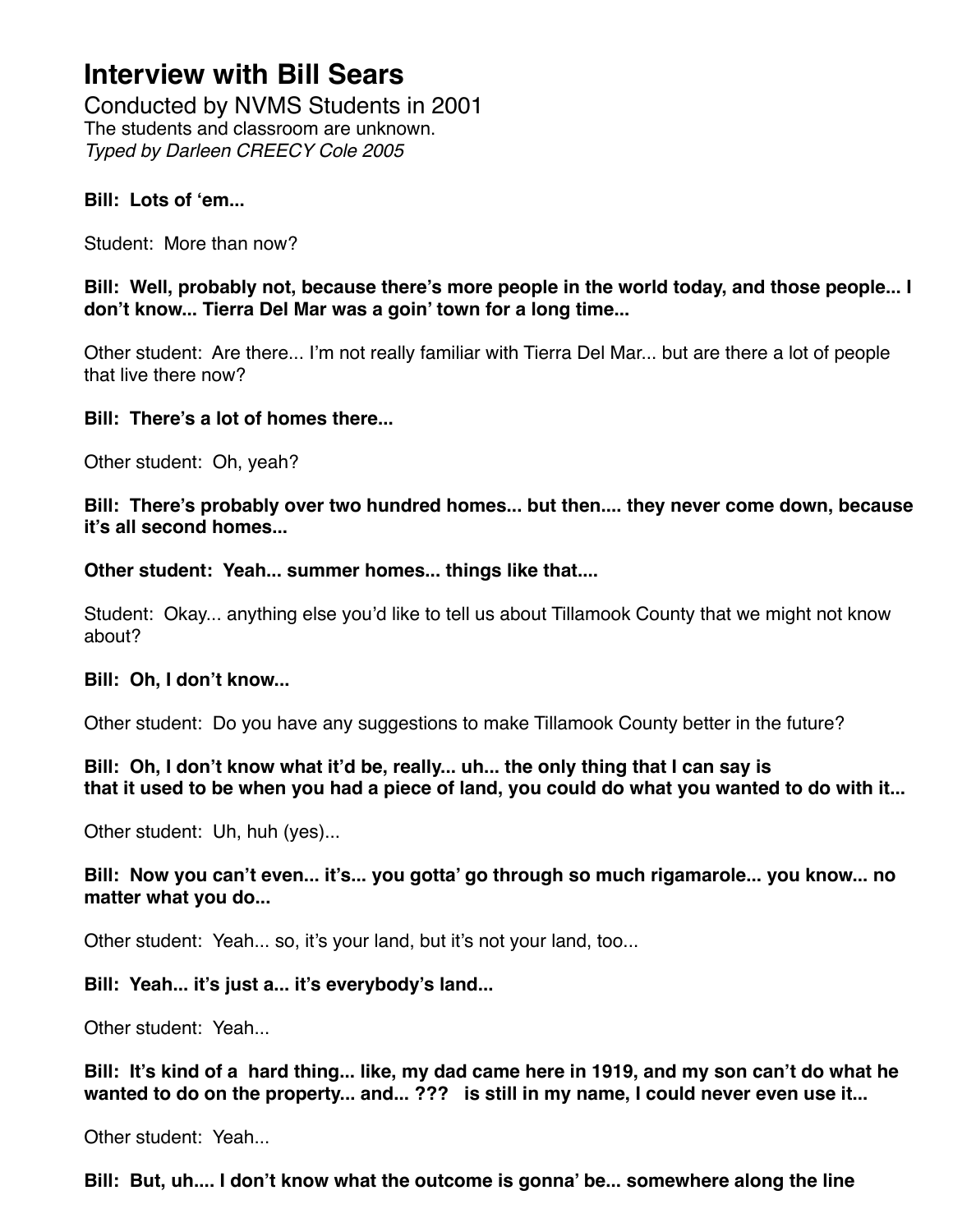Conducted by NVMS Students in 2001 The students and classroom are unknown. *Typed by Darleen CREECY Cole 2005*

### **there's gotta' be a breaking point...**

Student: So you...

**Bill: If you're going to... you see, this picture here... that is just one company in Tillamook...**

Other student: Uh, huh (yes)...

**Bill: They were run out... they up and sold out because they could not keep up with what was expected of them... and this was in the '60's...**

Other student: Wow...

**Bill: See, uh.... I don't know how to really say it... but it's... a lot of it's gonna' be you kids' idea of how to make this...**

**Other student: Yeah, that's why we want your suggestions, so that we can help it for everybody...**

**Bill: Well... it's gonna' be kinda' hard (chuckling) for you guys to do it, because of... it's a... I don't know... it's like a snowball going downhill...**

Other student: Uh, huh (yes)…

**Bill: And it's going pretty fast... right now they talk about all of the birds in Lincoln and Clatsop County... ???? all the property they want to set aside... but in the meantime, what are we going to do for the people that are livin' here? ?????**

Other student: Yeah...

### **Bill: I don't have any answers for that...**

Other student: Did you get in trouble at school? Like when you were a kid?

### **Bill: Did I get in trouble at school? Oh, yeah... I...**

Other student: What did you do? Like what kinds of things?

**Bill: Oh, I told Brown where to go one day in school, and I walked out, and he says you can't do that... ???? but what I was... he didn't know it... I'd already got my parents consent to go into the service, and ?????**

Other student: Yeah... what kind of discipline things did teachers and staff members use?

# **Bill: Well... if you did something real bad, you'd get kicked out of school...**

Other student: Really?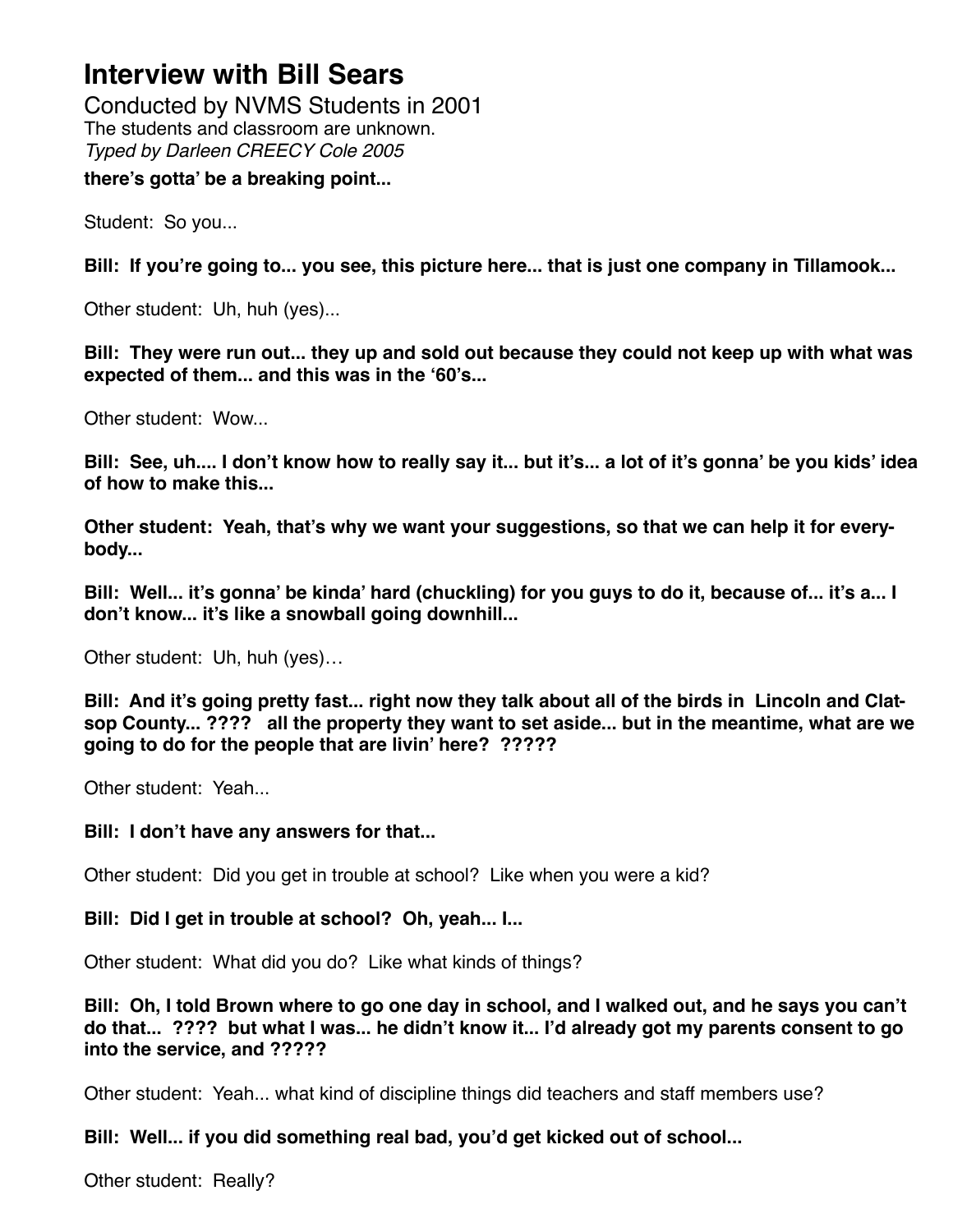Conducted by NVMS Students in 2001 The students and classroom are unknown. *Typed by Darleen CREECY Cole 2005*

## **Bill: Yeah.**

Other student: 'Cause we... I was interviewing a man and he said that he had to sit in a corner, and then another lady said she had to sit under a desk, and I was like... HMMMMM.... so it seemed like in different schools, they had different policies...

### **Bill: They probably did...**

Other student: Yeah...

**Bill: Well... what.... Brown used to do... he'd send a note home, and you had to take this note home to your parents... which was about you and how you was caught smokin'...**

Other student: So then it was just kind of a parents' discipline, kind of thing... okay...

Student: Did a lot of the kids in your school smoke?

### **Bill: Most of 'em...**

Student: At what age did people start smoking back then?

### **Bill: About... oh, I don't know... well, I don't know... when I was in the first grade, probably...**

Other student: Wow... how many people did you graduate with?

# **Bill: Well, you see, I didn't graduate... like our graduating at Sandlake, and there was six of us.**

Other student: Oh, yeah...

Student: Okay... um... was there a lot of homework when you were a kid? Not at all?

# **Bill: When you left the school, it was all... you'd just leave it...**

Student: I like that policy... (laughing)...

## **Bill: (laughing)... well, I don't know, but this... 'cause here's something else... when you came home, you had work to do...**

Student: Yeah...

# **Bill: Do you have anything to do when you go home?**

Other student: Oh, yeah...

Student: I watch the Blazer games...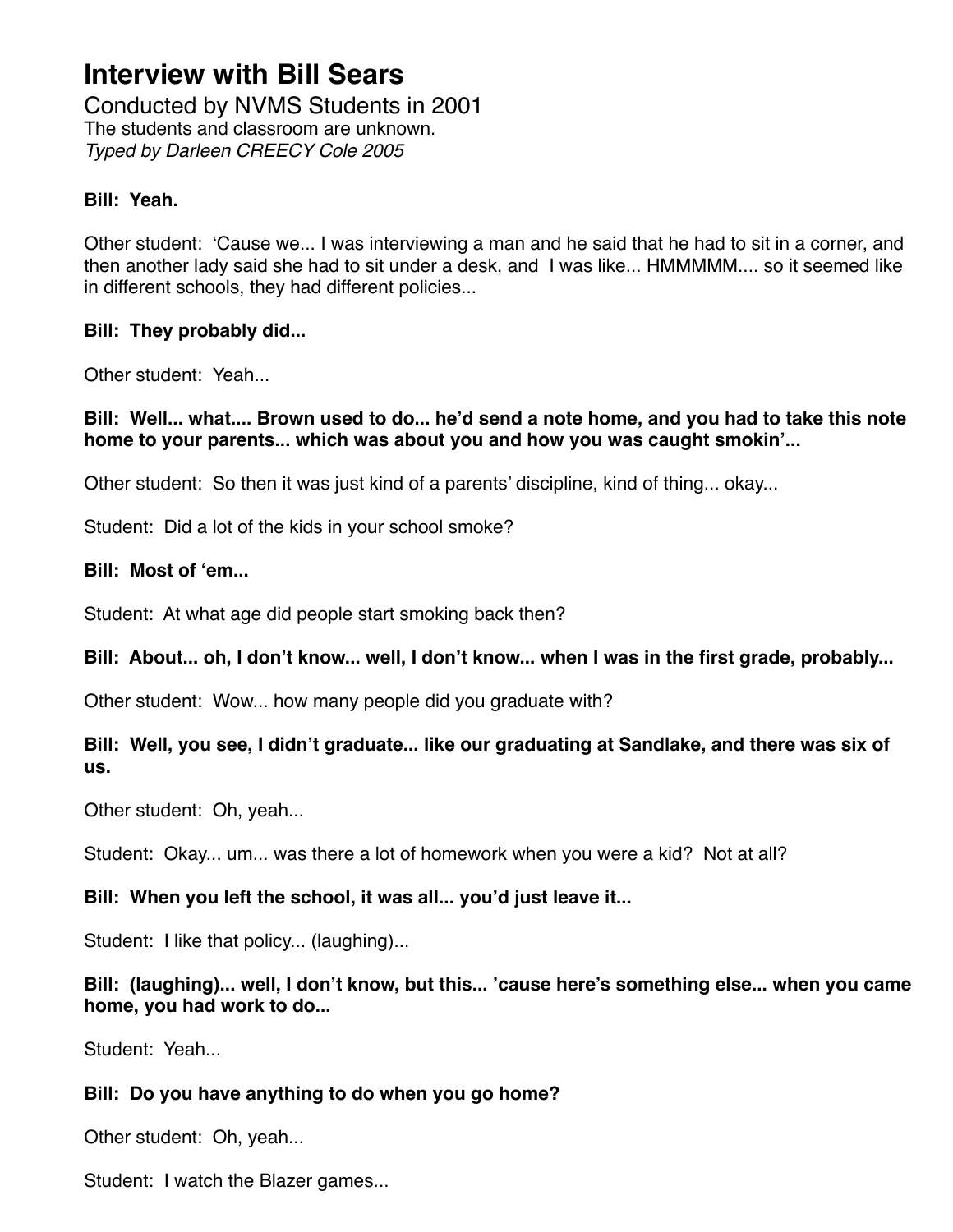Conducted by NVMS Students in 2001 The students and classroom are unknown. *Typed by Darleen CREECY Cole 2005*

## **Bill: Oh, you like to watch...**

Student: Oh, yeah...

# **Bill: Hey, they did pretty good...**

Student: Last night... yeah...

## **Bill: And I can't believe... they're doin' pretty good... maybe they'll change their attitude, huh....**

Student: Need to beat those Lakers...

Other student: So, do you have any stories... just to pass time, or...

Student: Well, what do you like to do now?

## **Bill: Fish...**

Student: Fish...

# **Bill: We're gonna' start doing... we're gonna' do some traveling...**

Student: Yeah.

## **Other student: I think it's neat that you guys travel so much and you always just come back to this little small town…**

Student: You have to go to some of the nicest places in the world, and you come back to us...

### **Bill: (chuckling)... Well, no, you gotta' put your roots down some place, you know...**

Other student: Yeah.

### **Bill: Gotta' have someplace to call home...**

Other student: Yeah... well, thank you for talking with us...

### **Bill: Okay...**

Other student: Do you have anything else... like... that you can think of... at any time... about the schools or anything...

# **Bill: Well, I can't think of anything right...**